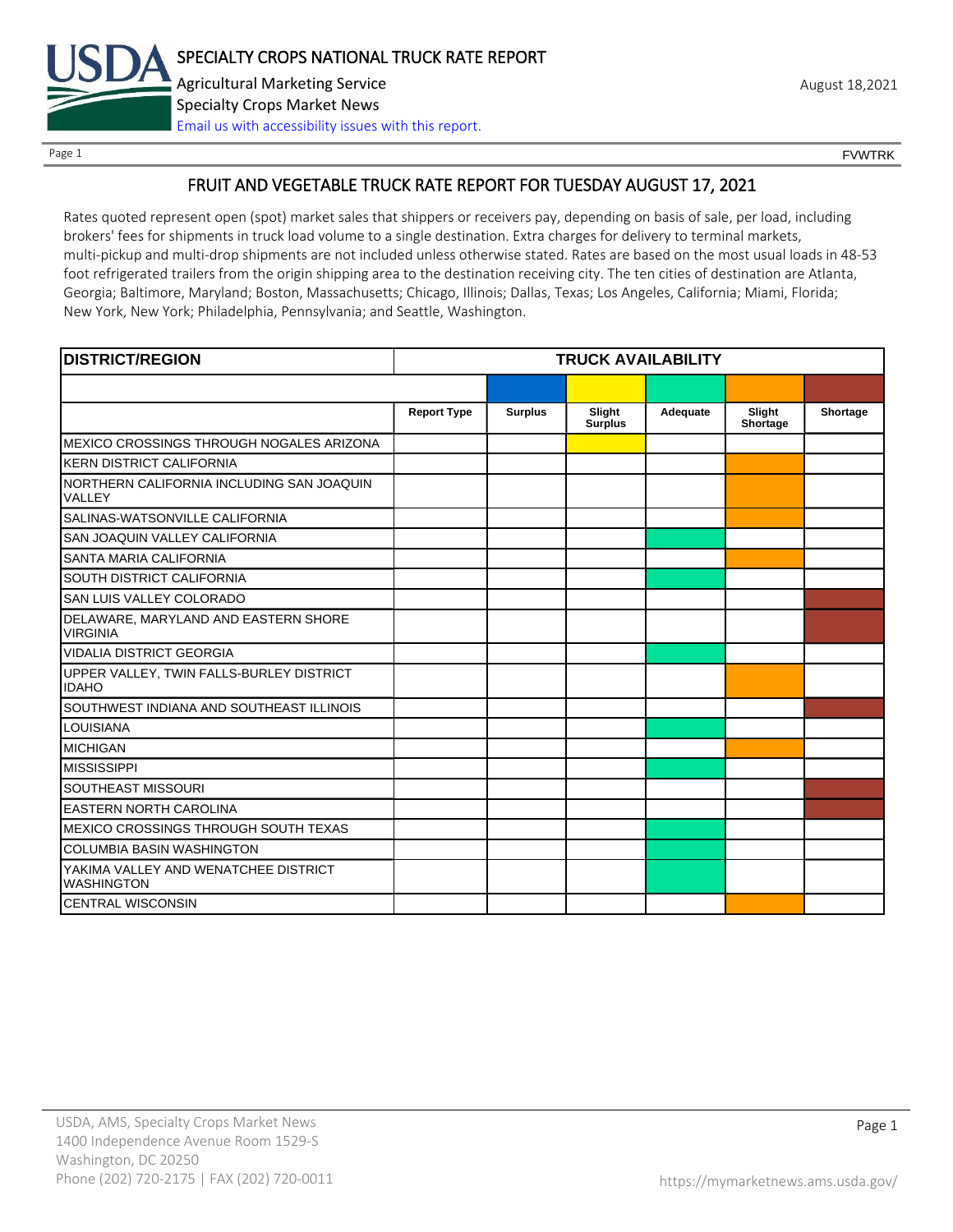

Page 2 FOUNTRK CONTROL CONTROL CONTROL CONTROL CONTROL CONTROL CONTROL CONTROL CONTROL CONTROL CONTROL CONTROL CONTROL CONTROL CONTROL CONTROL CONTROL CONTROL CONTROL CONTROL CONTROL CONTROL CONTROL CONTROL CONTROL CONTROL

# PRICES FOR TUESDAY AUGUST 17, 2021

In areas where rates are based on package rates, per-load rates were derived by multiplying the package rate by the number of packages in the most usual load in a 48-53 foot trailer.

## PERCENTAGE OF CHANGE FROM TUESDAY AUGUST 10, 2021 SHOWN IN ()

| MEXICO CROSSINGS THROUGH NOGALES ARIZONA         |                 |                   |                                                                                                                         |         |
|--------------------------------------------------|-----------------|-------------------|-------------------------------------------------------------------------------------------------------------------------|---------|
| --MANGOES                                        |                 |                   |                                                                                                                         |         |
|                                                  |                 |                   |                                                                                                                         |         |
| Los Angeles                                      | Slight Surplus  | RANGE<br>700-1100 | <b>MOSTLY</b><br>900-900                                                                                                | $(+13)$ |
| <b>KERN DISTRICT CALIFORNIA</b>                  |                 |                   |                                                                                                                         |         |
|                                                  |                 |                   |                                                                                                                         |         |
| --CARROTS AND GRAPES                             |                 |                   |                                                                                                                         |         |
|                                                  |                 | RANGE             | <b>MOSTLY</b>                                                                                                           |         |
| Atlanta                                          | Slight Shortage | 8800-10600        | 9700-10300                                                                                                              | (0)     |
| Baltimore                                        | Slight Shortage | 9900-12500        | 11300-12500                                                                                                             | (0)     |
| Boston                                           | Slight Shortage | 10800-12700       | 11500-12300                                                                                                             | (0)     |
| Dallas                                           | Slight Shortage | 5700-7300         | 6100-6700                                                                                                               | (0)     |
| New York                                         | Slight Shortage | 10600-12200       | 11600-12100                                                                                                             | (0)     |
| Philadelphia                                     | Slight Shortage | 10000-11500       | 10800-10900                                                                                                             | (0)     |
| NORTHERN CALIFORNIA INCLUDING SAN JOAQUIN VALLEY |                 |                   |                                                                                                                         |         |
| -- PEARS                                         |                 |                   |                                                                                                                         |         |
|                                                  |                 |                   |                                                                                                                         |         |
|                                                  |                 | RANGE             | MOSTLY                                                                                                                  |         |
| Boston                                           | Slight Shortage | 10000-12000       |                                                                                                                         | (0)     |
| Los Angeles                                      | Slight Shortage | 1800-2300         |                                                                                                                         | (0)     |
| Philadelphia                                     | Slight Shortage | 11000-11000       |                                                                                                                         | (0)     |
| SALINAS-WATSONVILLE CALIFORNIA                   |                 |                   |                                                                                                                         |         |
|                                                  |                 |                   | --BROCCOLI, CAULIFLOWER, CELERY, LETTUCE, BOSTON, LETTUCE, GREEN LEAF, LETTUCE, ICEBERG, LETTUCE, RED LEAF AND LETTUCE, |         |
| <b>ROMAINE</b>                                   |                 |                   |                                                                                                                         |         |
|                                                  |                 | RANGE             | MOSTLY                                                                                                                  |         |
| Atlanta                                          | Slight Shortage | 7500-9900         | 9100-9600                                                                                                               | (0)     |
| Baltimore                                        | Slight Shortage | 10300-11700       | 10600-11100                                                                                                             | (0)     |
| Boston                                           | Slight Shortage | 10600-12800       | 11700-11800                                                                                                             | (0)     |
| Chicago                                          | Slight Shortage | 7500-9000         | 8300-8800                                                                                                               | (0)     |
| Dallas                                           | Slight Shortage | 6000-7500         | 7000-7300                                                                                                               | (0)     |

Miami Slight Shortage 10400-12100 10700-11100 (0) Philadelphia Slight Shortage 10200-11800 10800-11200 (0)

USDA, AMS, Specialty Crops Market News **Page 2** 1400 Independence Avenue Room 1529-S Washington, DC 20250 Phone (202) 720-2175 | FAX (202) 720-0011 <https://mymarketnews.ams.usda.gov/>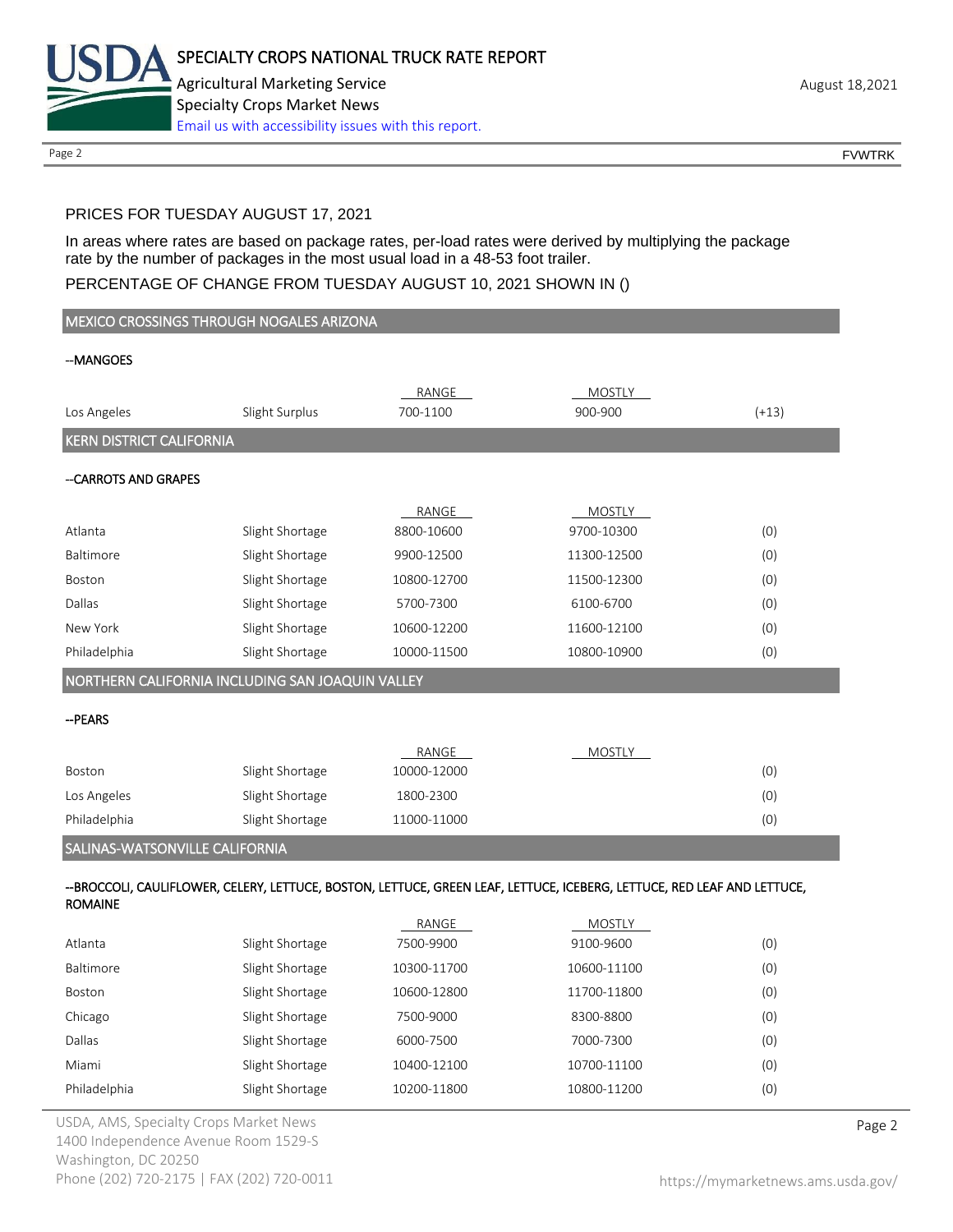

Agricultural Marketing Service **August 18,2021** August 18,2021 Specialty Crops Market News [Email us with accessibility issues with this report.](mailto:mars@ams.usda.gov?subject=508%20Inquiry/Report)

Page 3 FOUNTRK And the set of the set of the set of the set of the set of the set of the set of the set of the set of the set of the set of the set of the set of the set of the set of the set of the set of the set of the s

# SAN JOAQUIN VALLEY CALIFORNIA

|           |          | RANGE      | <b>MOSTLY</b> |        |
|-----------|----------|------------|---------------|--------|
| Atlanta   | Adequate | 8400-9000  | 8400-8800     | $(-1)$ |
| Baltimore | Adequate | 9800-10500 | 9800-10200    | (0)    |
| Chicago   | Adequate | 7500-8700  | 7900-8300     | (-1)   |
| Dallas    | Adequate | 6700-7600  | 6700-7100     | (0)    |

## SANTA MARIA CALIFORNIA

## --LETTUCE, GREEN LEAF, LETTUCE, ICEBERG, LETTUCE, RED LEAF, LETTUCE, ROMAINE, BROCCOLI, CAULIFLOWER AND CELERY

|               |                 | RANGE       | <b>MOSTLY</b> |     |
|---------------|-----------------|-------------|---------------|-----|
| Atlanta       | Slight Shortage | 8400-10000  | 8700-9300     | (0) |
| Baltimore     | Slight Shortage | 10000-11600 | 10300-11200   | (0) |
| <b>Boston</b> | Slight Shortage | 11200-12700 | 12000-12600   | (0) |
| Chicago       | Slight Shortage | 7100-8900   | 7400-7800     | (0) |
| Dallas        | Slight Shortage | 5800-7400   | 6100-6700     | (0) |
| New York      | Slight Shortage | 10500-12300 | 11000-11700   | (0) |
| Philadelphia  | Slight Shortage | 10100-11700 | 10600-11400   | (0) |

SOUTH DISTRICT CALIFORNIA

## --AVOCADOS, GRAPEFRUIT, LEMONS AND ORANGES

|               |          | RANGE       | <b>MOSTLY</b> |        |
|---------------|----------|-------------|---------------|--------|
| Atlanta       | Adequate | 7800-8800   | 8000-8600     | (-2)   |
| Baltimore     | Adequate | 9600-10400  | 9700-10200    | (+2)   |
| <b>Boston</b> | Adequate | 10200-11100 | 10300-10800   | (+1)   |
| Chicago       | Adequate | 7300-8500   | 7400-7900     | (-3)   |
| Dallas        | Adequate | 6600-7500   | 6800-7300     | $(+1)$ |
| Miami         | Adequate | 9800-10600  | 10000-10500   | (0)    |
| New York      | Adequate | 9900-10800  | 10000-10500   | (+1)   |
| Philadelphia  | Adequate | 9700-10700  | 9800-10300    | $(+1)$ |
| Seattle       | Adequate | 4800-6000   | 5100-5600     | (0)    |

# SAN LUIS VALLEY COLORADO

#### --POTATOES

|           |          | RANGE     | MOSTLY |     |
|-----------|----------|-----------|--------|-----|
| Atlanta   | Shortage | 3600-3825 |        | (0) |
| Baltimore | Shortage | 5625-6075 |        | (0) |
| Boston    | Shortage | 5850-5975 |        | (0) |

USDA, AMS, Specialty Crops Market News **Page 3** 1400 Independence Avenue Room 1529-S Washington, DC 20250 Phone (202) 720-2175 | FAX (202) 720-0011 <https://mymarketnews.ams.usda.gov/>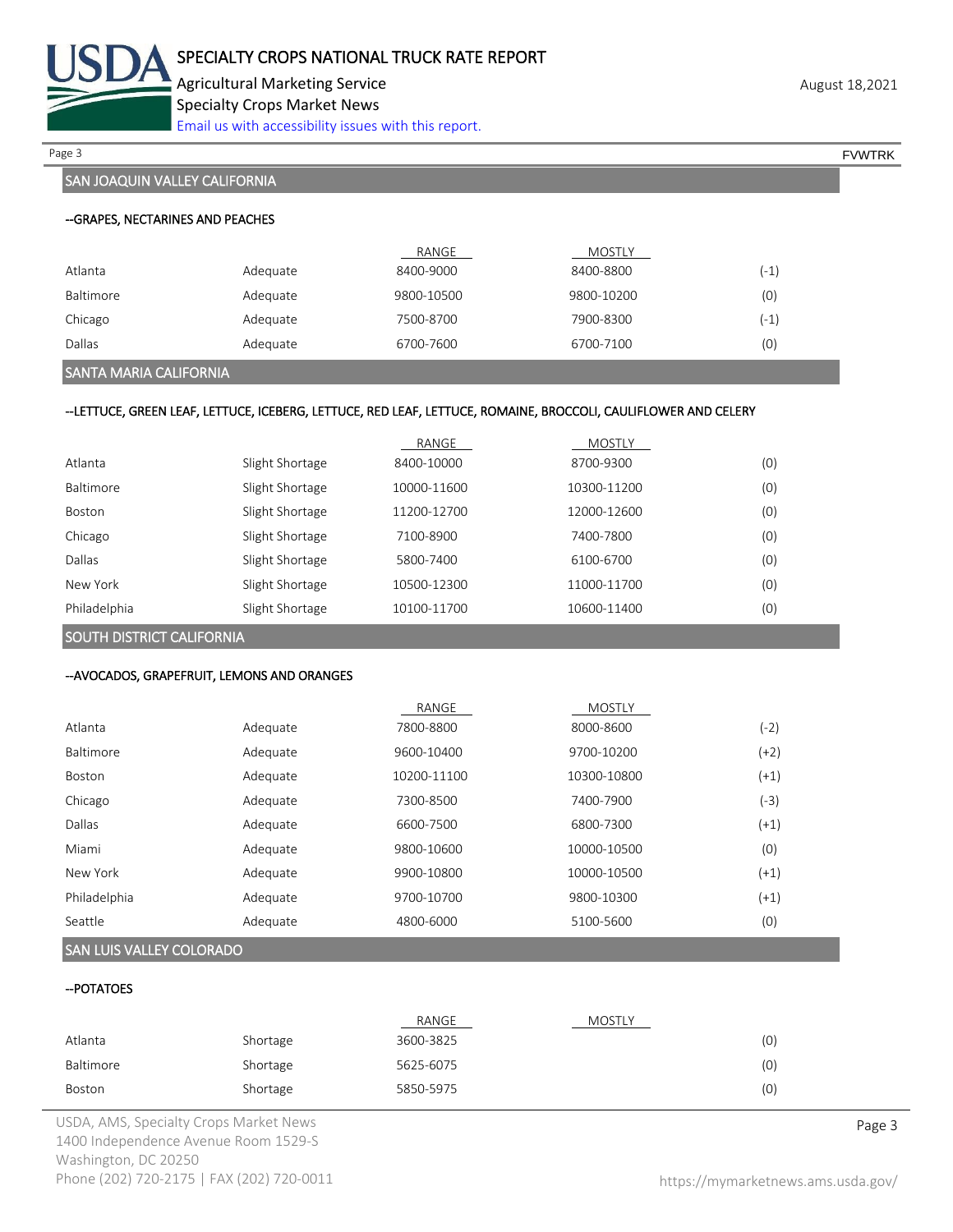

# SPECIALTY CROPS NATIONAL TRUCK RATE REPORT

Agricultural Marketing Service **August 18,2021** August 18,2021 Specialty Crops Market News

[Email us with accessibility issues with this report.](mailto:mars@ams.usda.gov?subject=508%20Inquiry/Report)

| Page 4       |          |           | <b>FVWTRK</b> |
|--------------|----------|-----------|---------------|
| Chicago      | Shortage | 2925-3150 | (0)           |
| Dallas       | Shortage | 2250-2475 | (0)           |
| New York     | Shortage | 5850-6300 | (0)           |
| Philadelphia | Shortage | 5850-6300 | (0)           |

DELAWARE, MARYLAND AND EASTERN SHORE VIRGINIA

## --CANTALOUPES AND WATERMELONS

|                                 |          | RANGE     | <b>MOSTLY</b> |         |
|---------------------------------|----------|-----------|---------------|---------|
| Atlanta                         | Shortage | 2600-2900 | 2700-2800     | $(-4)$  |
| Baltimore                       | Shortage | 1000-1200 |               | $(-15)$ |
| Boston                          | Shortage | 2600-2800 |               | $(+2)$  |
| Chicago                         | Shortage | 2200-2800 | 2300-2700     | $(-4)$  |
| New York                        | Shortage | 1500-1700 |               | (0)     |
| Philadelphia                    | Shortage | 1200-1400 | 1200-1300     | $(-4)$  |
| <b>VIDALIA DISTRICT GEORGIA</b> |          |           |               |         |

# --ONIONS, DRY

|          | RANGE     | <b>MOSTLY</b> |         |
|----------|-----------|---------------|---------|
| Adequate | 1000-1700 | 1000-1300     | $(-10)$ |
| Adequate | 2600-2900 | 2800-2900     | $(+2)$  |
| Adequate | 3925-5200 | 3925-4500     | $(-11)$ |
| Adequate | 2850-3650 | 2850-3100     | $(-4)$  |
| Adequate | 2750-3300 |               | $(-7)$  |
| Adequate | 4000-4700 |               | $(-1)$  |
| Adequate | 2000-2650 | 2000-2200     | $(-21)$ |
| Adequate | 3750-4250 |               | (0)     |
| Adequate | 3000-3400 |               | (-9)    |
|          |           |               |         |

# UPPER VALLEY, TWIN FALLS-BURLEY DISTRICT IDAHO

## --POTATOES

|             |                 | RANGE     | <b>MOSTLY</b> |     |
|-------------|-----------------|-----------|---------------|-----|
| Atlanta     | Slight Shortage | 4888-5313 |               | (0) |
| Baltimore   | Slight Shortage | 6375-6800 |               | (0) |
| Boston      | Slight Shortage | 7000-8500 |               | (0) |
| Chicago     | Slight Shortage | 3600-4250 |               | (0) |
| Dallas      | Slight Shortage | 4038-4500 | 4250-4250     | (0) |
| Los Angeles | Slight Shortage | 2300-2500 |               | (0) |
| Miami       | Slight Shortage | 7500-8000 |               | (0) |
| New York    | Slight Shortage | 6800-7225 |               | (0) |

USDA, AMS, Specialty Crops Market News **Page 4** 1400 Independence Avenue Room 1529-S Washington, DC 20250 Phone (202) 720-2175 | FAX (202) 720-0011 <https://mymarketnews.ams.usda.gov/>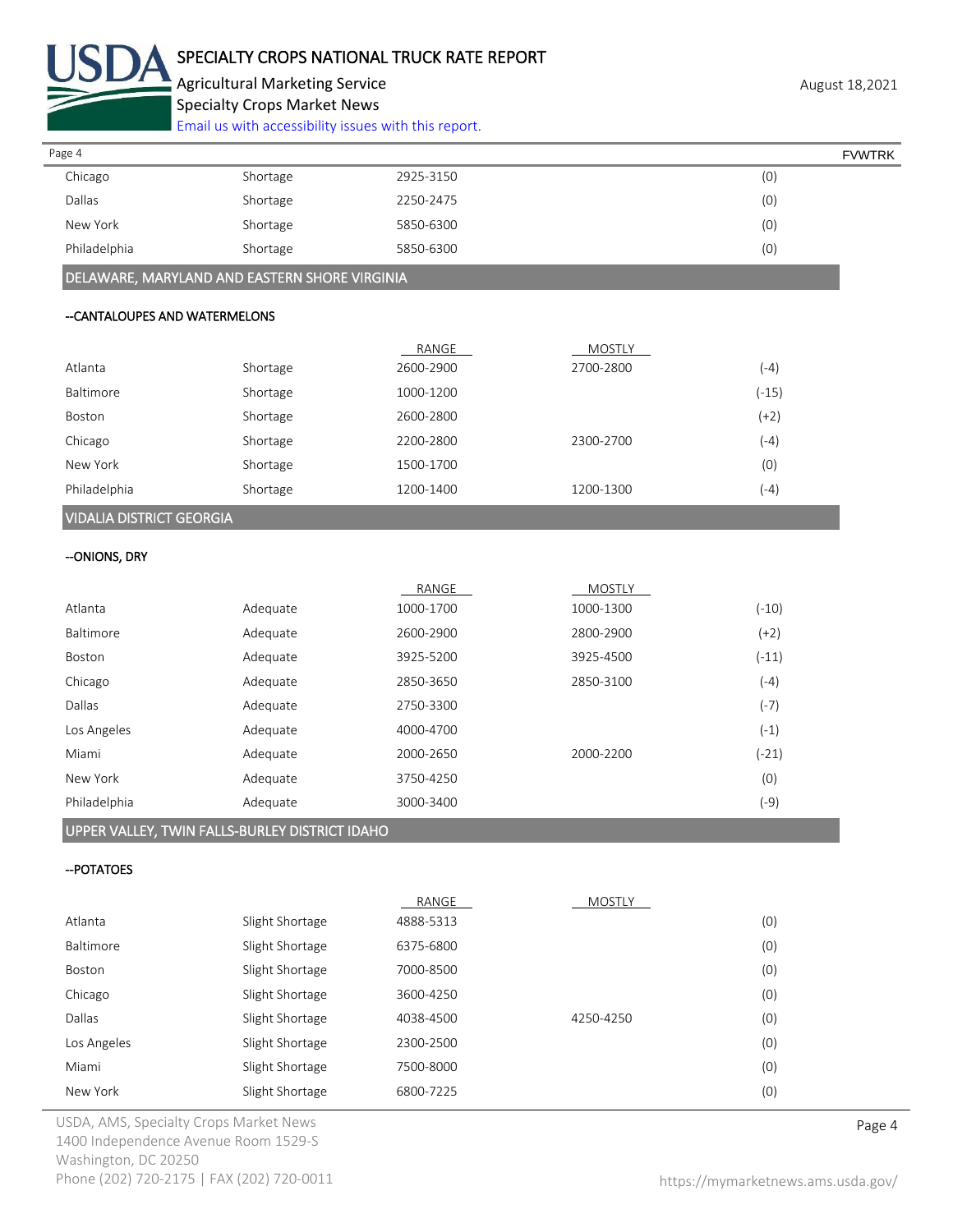

Agricultural Marketing Service **August 18,2021** August 18,2021 Specialty Crops Market News

[Email us with accessibility issues with this report.](mailto:mars@ams.usda.gov?subject=508%20Inquiry/Report)

| Page 5             |                                          |           |               | <b>FVWTRK</b> |
|--------------------|------------------------------------------|-----------|---------------|---------------|
| Philadelphia       | Slight Shortage                          | 6800-7000 |               | (0)           |
|                    | SOUTHWEST INDIANA AND SOUTHEAST ILLINOIS |           |               |               |
| --WATERMELONS      |                                          |           |               |               |
|                    |                                          | RANGE     | <b>MOSTLY</b> |               |
| Chicago            | Shortage                                 | 1700-2000 |               | $(-5)$        |
| <b>LOUISIANA</b>   |                                          |           |               |               |
| --SWEET POTATOES   |                                          |           |               |               |
|                    |                                          | RANGE     | <b>MOSTLY</b> |               |
| Chicago            | Adequate                                 | 3000-3200 |               | (0)           |
| New York           | Adequate                                 | 5200-6000 |               | $(-7)$        |
| <b>MICHIGAN</b>    |                                          |           |               |               |
| -CUCUMBERS         |                                          |           |               |               |
|                    |                                          | RANGE     | <b>MOSTLY</b> |               |
| Atlanta            | Slight Shortage                          | 2900-3100 |               | (0)           |
| Baltimore          | Slight Shortage                          | 2900-3100 | 3000-3000     | (0)           |
| Chicago            | Slight Shortage                          | 900-1000  |               | (0)           |
| Dallas             | Slight Shortage                          | 2800-3000 | 2900-2900     | (0)           |
| New York           | Slight Shortage                          | 3400-3600 | 3500-3500     | (0)           |
| Philadelphia       | Slight Shortage                          | 3000-3200 | 3100-3100     | (0)           |
| -SQUASH            |                                          |           |               |               |
|                    |                                          | RANGE     | <b>MOSTLY</b> |               |
| Atlanta            | Slight Shortage                          | 2900-3100 | 3000-3000     | (0)           |
| Baltimore          | Slight Shortage                          | 2900-3100 | 3000-3000     | (0)           |
| Chicago            | Slight Shortage                          | 900-1000  |               | (0)           |
| Dallas             | Slight Shortage                          | 2800-3000 | 2900-2900     | (0)           |
| New York           | Slight Shortage                          | 3400-3600 | 3500-3500     | (0)           |
| <b>MISSISSIPPI</b> |                                          |           |               |               |
| --SWEET POTATOES   |                                          |           |               |               |
|                    | Adequate                                 | RANGE     | <b>MOSTLY</b> |               |
| Atlanta<br>Chicago | Adequate                                 | 1300-1600 |               | $(-9)$        |
|                    |                                          | 1800-2600 | 2000-2400     | $(-8)$        |
| Dallas             | Adequate                                 | 2200-2800 | 2600-2800     | $(-4)$        |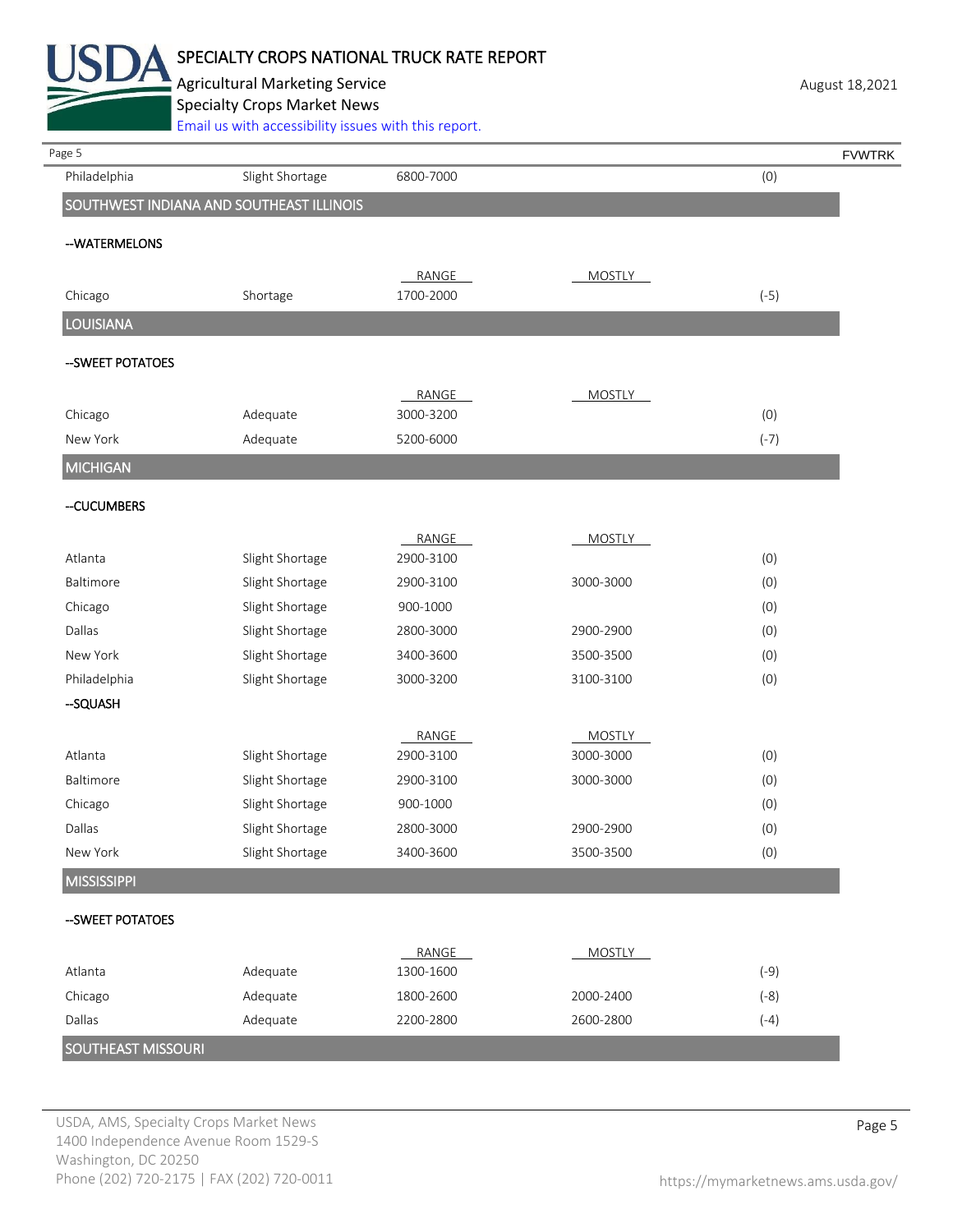

Agricultural Marketing Service **August 18,2021** August 18,2021 Specialty Crops Market News [Email us with accessibility issues with this report.](mailto:mars@ams.usda.gov?subject=508%20Inquiry/Report)

Page 6 FVWTRK

# --WATERMELONS

|                                             |          | RANGE     | <b>MOSTLY</b> |        |
|---------------------------------------------|----------|-----------|---------------|--------|
| Chicago                                     | Shortage | 2400-2600 |               | $(+6)$ |
| <b>EASTERN NORTH CAROLINA</b>               |          |           |               |        |
| --SWEET POTATOES                            |          |           |               |        |
|                                             |          | RANGE     | <b>MOSTLY</b> |        |
| Atlanta                                     | Shortage | 2500-2500 |               | (0)    |
| <b>Baltimore</b>                            | Shortage | 2000-2500 |               | (0)    |
| Boston                                      | Shortage | 3000-3500 |               | (0)    |
| Chicago                                     | Shortage | 3500-3500 |               | (0)    |
| Miami                                       | Shortage | 3000-3000 |               | (0)    |
| New York                                    | Shortage | 2500-3000 |               | (0)    |
| Philadelphia                                | Shortage | 2250-2250 |               | (0)    |
| <b>MEXICO CROSSINGS THROUGH SOUTH TEXAS</b> |          |           |               |        |

#### --PEPPERS, ANAHEIM, PEPPERS, BELL TYPE, PEPPERS, HABANERO, PEPPERS, JALAPENO, PEPPERS, POBLANO, PEPPERS, SERRANO, TOMATOES, GRAPE TYPE, TOMATOES, PLUM TYPE, BROCCOLI, CARROTS, CHAYOTE, CILANTRO, CUCUMBERS, LIMES, MANGOES, PAPAYA, PINEAPPLES, TOMATILLOS, TOMATOES AND WATERMELONS

|               |          | RANGE     | <b>MOSTLY</b> |         |
|---------------|----------|-----------|---------------|---------|
| Atlanta       | Adequate | 3400-3800 | 3500-3600     | (0)     |
| Baltimore     | Adequate | 5200-5600 | 5400-5500     | (+4)    |
| <b>Boston</b> | Adequate | 5800-6200 |               | $(-2)$  |
| Chicago       | Adequate | 3400-4000 | 3500-3600     | $(+1)$  |
| Dallas        | Adequate | 1500-1700 |               | $(+3)$  |
| Los Angeles   | Adequate | 2700-3000 | 2700-2800     | $(-11)$ |
| Miami         | Adequate | 3700-4800 | 4300-4400     | (0)     |
| New York      | Adequate | 5800-6500 | 6000-6200     | $(+2)$  |
| Philadelphia  | Adequate | 5500-5800 | 5600-5700     | $(+7)$  |
| Seattle       | Adequate | 6200-6800 | 6400-6500     | $(+6)$  |

# COLUMBIA BASIN WASHINGTON

### --ONIONS, DRY AND POTATOES

|             |          | RANGE     | <b>MOSTLY</b> |     |
|-------------|----------|-----------|---------------|-----|
| Atlanta     | Adequate | 6650-7600 |               | (0) |
| Dallas      | Adequate | 5600-6300 |               | (0) |
| Los Angeles | Adequate | 2300-2700 |               | (0) |
| Miami       | Adequate | 8600-9000 |               | (0) |
| New York    | Adequate | 8200-9000 |               | (0) |

## YAKIMA VALLEY AND WENATCHEE DISTRICT WASHINGTON

USDA, AMS, Specialty Crops Market News **Page 6** 1400 Independence Avenue Room 1529-S Washington, DC 20250 Phone (202) 720-2175 | FAX (202) 720-0011 <https://mymarketnews.ams.usda.gov/>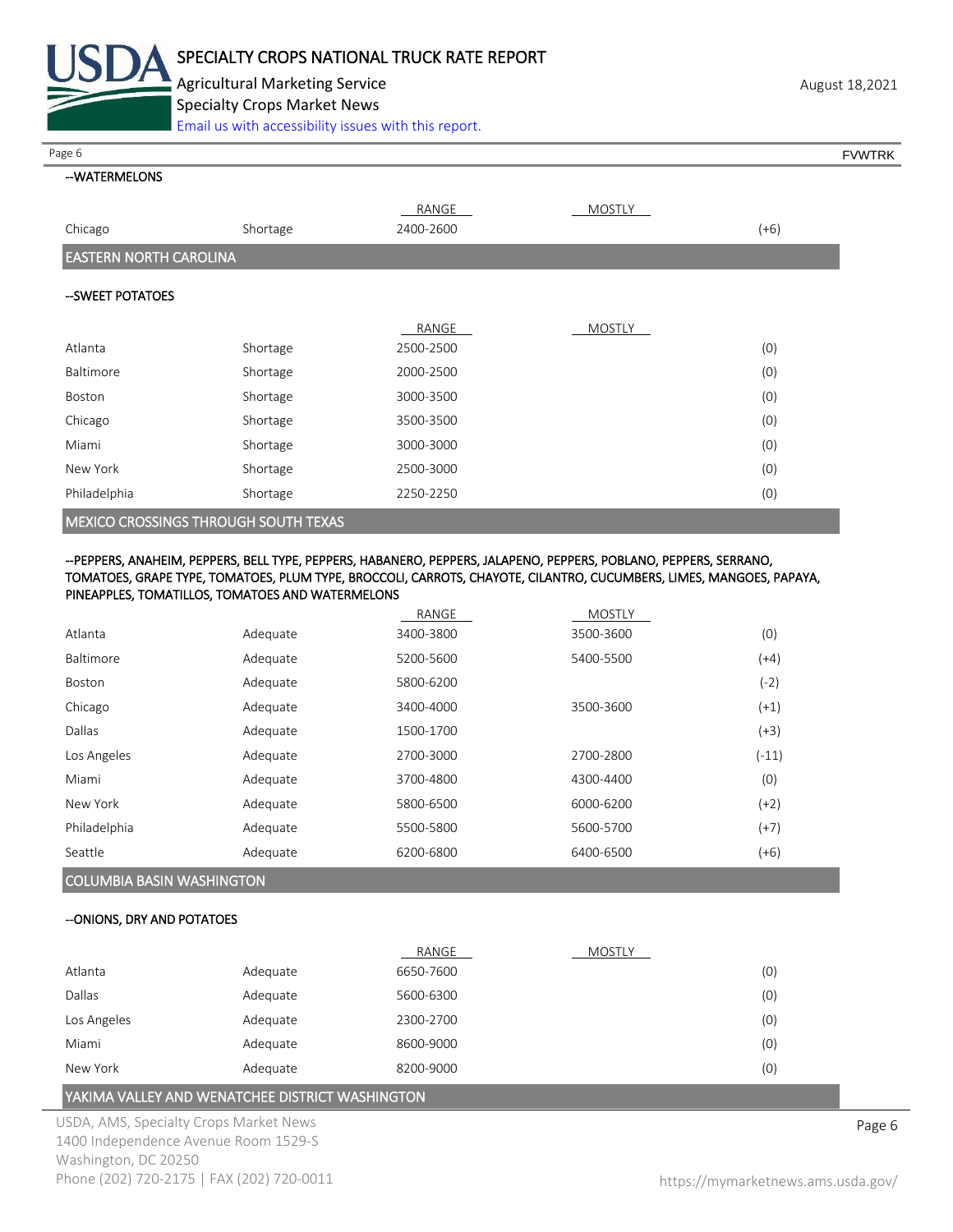

Page 7 FOUNTRK And the set of the set of the set of the set of the set of the set of the set of the set of the set of the set of the set of the set of the set of the set of the set of the set of the set of the set of the s

## --APPLES, BLUEBERRIES, CHERRIES AND PEARS

|              |          | RANGE     | <b>MOSTLY</b> |                  |
|--------------|----------|-----------|---------------|------------------|
| Atlanta      | Adequate | 7500-8400 | 7800-8300     |                  |
| Baltimore    | Adequate | 8400-9300 | 8500-8900     | $\left($         |
| Boston       | Adequate | 8900-9800 | 9000-9600     | $\left( \right)$ |
| Chicago      | Adequate | 6400-7200 | 6500-6900     |                  |
| Dallas       | Adequate | 6200-7100 | 6200-6600     |                  |
| Los Angeles  | Adequate | 2100-2900 | 2300-2700     |                  |
| Miami        | Adequate | 9100-9800 | 9100-9600     | $\left( \right)$ |
| New York     | Adequate | 8700-9500 | 8800-9300     |                  |
| Philadelphia | Adequate | 8600-9400 | 8600-9100     |                  |
| Seattle      | Adequate | 900-1500  | 1250-1450     |                  |

# CENTRAL WISCONSIN

### --POTATOES

|              |                 | RANGE     | <b>MOSTLY</b> |     |
|--------------|-----------------|-----------|---------------|-----|
| Atlanta      | Slight Shortage | 3400-3825 |               | (0) |
| Baltimore    | Slight Shortage | 3400-3825 |               | (0) |
| Boston       | Slight Shortage | 3825-4800 |               | (0) |
| Chicago      | Slight Shortage | 1063-1169 |               | (0) |
| Dallas       | Slight Shortage | 3400-4038 |               | (0) |
| Miami        | Slight Shortage | 4675-5525 | 4888-5475     | (0) |
| New York     | Slight Shortage | 3613-4800 | 3825-4800     | (0) |
| Philadelphia | Slight Shortage | 3400-3613 |               | (0) |